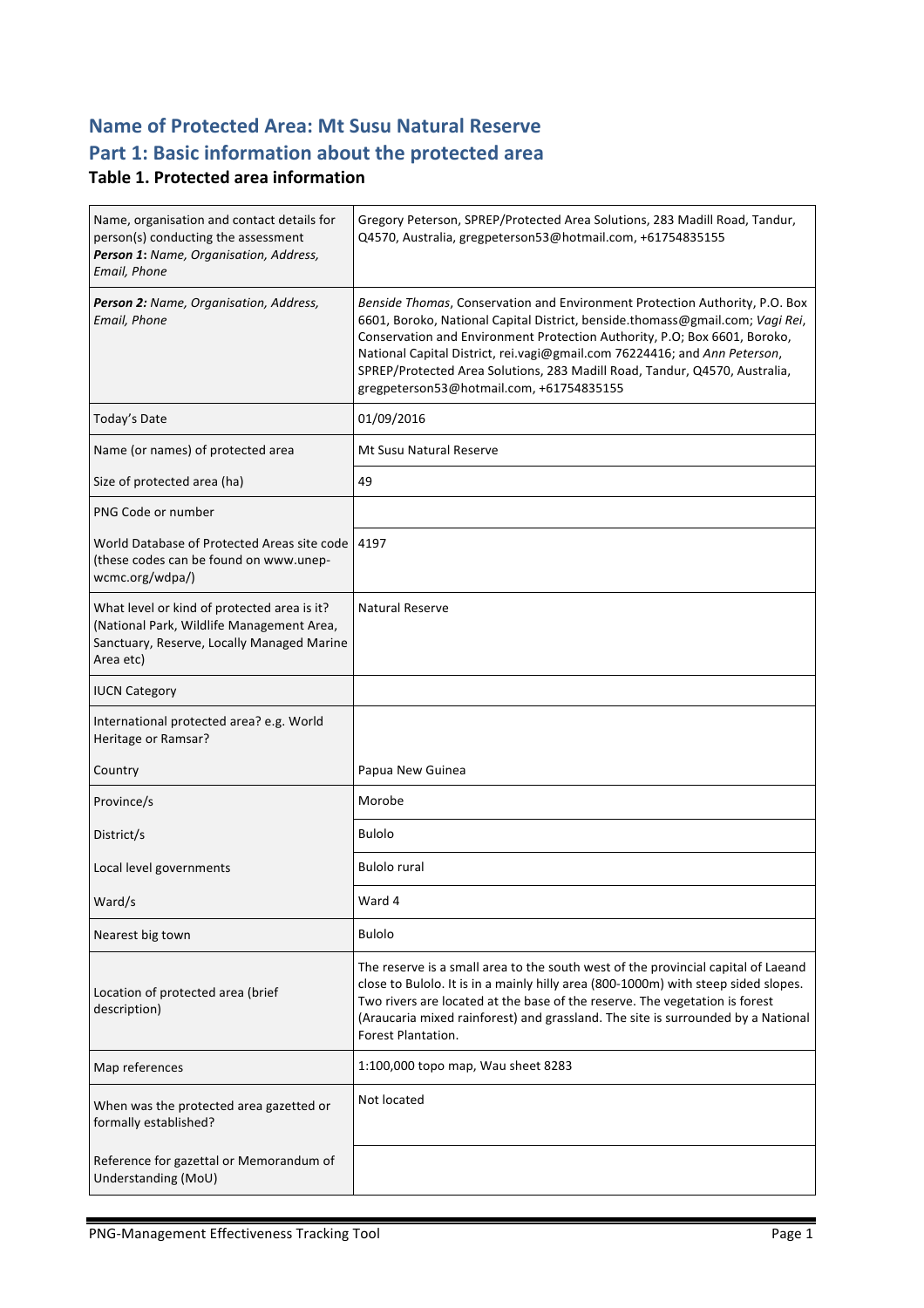| Who owns the protected area? please enter<br>Government Private Community/ customary<br>landowners, private, Other (name) and<br>include Clan name(s)                                                                                          | State land; Manki and Nautiya clans are traditional clans of the area occupied<br>by the natural reserve (and also possibly the Biangai).                                              |  |
|------------------------------------------------------------------------------------------------------------------------------------------------------------------------------------------------------------------------------------------------|----------------------------------------------------------------------------------------------------------------------------------------------------------------------------------------|--|
| Number of households living in the<br>protected area                                                                                                                                                                                           | 0                                                                                                                                                                                      |  |
| Population size within the protected area                                                                                                                                                                                                      | 0                                                                                                                                                                                      |  |
| Who manages the protected area? (e.g.<br>please enter government, customary<br>landowners [add clan names] management<br>committee [how many and what gender])                                                                                 | CEPA are the official agency responsible for management. However, the<br>Nautiya clan claim some responsibility for management.                                                        |  |
| Total number of staff (this means anyone<br>working on the protected area in paid jobs -<br>whether NGOs, community, rangers or<br>customary landowners                                                                                        | 0                                                                                                                                                                                      |  |
| Temporary paid workers 0                                                                                                                                                                                                                       |                                                                                                                                                                                        |  |
| Permanent paid workers 0                                                                                                                                                                                                                       |                                                                                                                                                                                        |  |
| Annual budget (US\$) - excluding staff salary<br>costs                                                                                                                                                                                         | 0                                                                                                                                                                                      |  |
| Operational (recurrent) funds                                                                                                                                                                                                                  | 0                                                                                                                                                                                      |  |
| Project or special funds                                                                                                                                                                                                                       | 0                                                                                                                                                                                      |  |
| Reason for park establishment                                                                                                                                                                                                                  | Ban all activity (Register); preserve for future generations so there will be<br>abundant animals for hunting (Customary landowners).                                                  |  |
| What are the main values for which the area<br>is designated (Fill this out after data sheet 2)                                                                                                                                                | Araucaria forest and wildlife                                                                                                                                                          |  |
| List the primary protected area management<br>objectives (add lines if needed after the<br>most important objectives):<br>Management objective 1                                                                                               | To protect remaining Araucaria natural forest with the reforested plantations<br>that surround it.                                                                                     |  |
| Management objective 2                                                                                                                                                                                                                         | Protect the area's scenic values as this will attract tourists.                                                                                                                        |  |
| Management objective 3                                                                                                                                                                                                                         |                                                                                                                                                                                        |  |
| Number of people involved in answering the<br>assessment questions                                                                                                                                                                             | 5                                                                                                                                                                                      |  |
| Name/organisation/contact details of<br>people participating the assessment (Please<br>do not insert return/enter or dot points)                                                                                                               | James Salis, Chairman of Nautiya Land Group, 70036525; Edwin Salis,<br>72377751; Gidion Giamga, 72103960; Wilson Joseph, 70550312; Mesak Oven,<br>73818733.                            |  |
| Customary landowners/other community;<br>CEPA, Other national government agency;<br>Provincial govt; local level govt; Protected<br>area staff (anyone working on the protected<br>area in paid jobs; NGO; Donors; External<br>experts; Others | Customary landowners.                                                                                                                                                                  |  |
| Please note if assessment was carried out in<br>association with a particular project, on<br>behalf of an organisation or donor.                                                                                                               | SPREP through the PNG Protected Area Assessment Project, which is a<br>component of the GEF Community-based Forest and Coastal Conservation and<br>Resource Management Project in PNG. |  |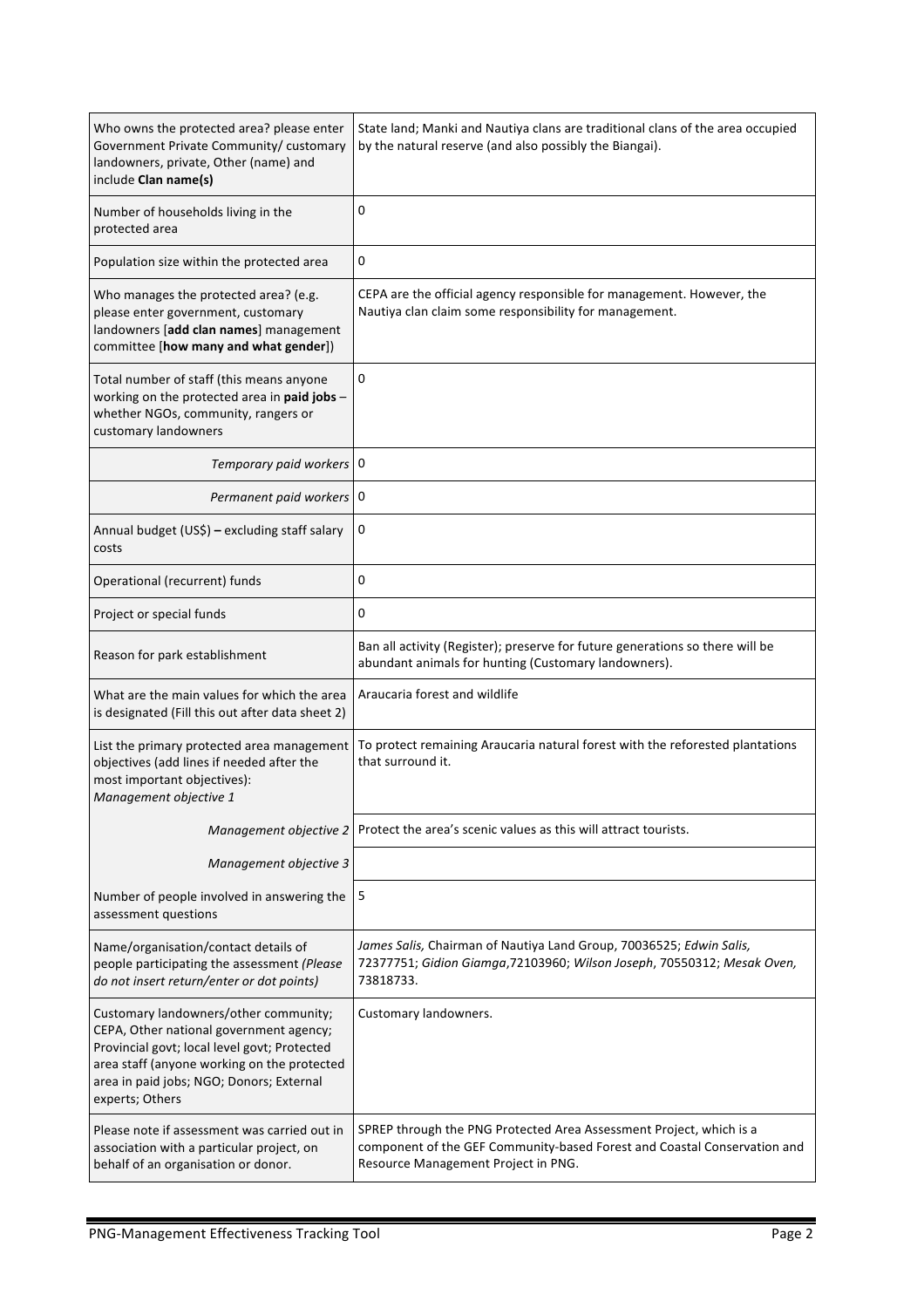## Part 2: What makes this protected area special and important?

A decision was made by customary landowners to give the land to government to keep it safe for future generations. Large areas of customary land were degraded through logging and mining. However, it is unclear whether a resource use agreement was made between the National Forest Service and the landowners. The area has biological significance because it contains a small remnant of araucaria pine forest that also contains red cedar. There are several fauna species (e.g. bird of paradise, cassowary and small mammals), but the small size of the reserve limits its effectiveness. It has special spiritual places that are important to the landowners. It is an area of scenic value, overlooking the Bulolo Valley. The reserve is surrounded by monoculture pine plantation. PNG Forest Products is a key commercial plantation owner in the area. Customary landowners believe that the state has done nothing to protect and manage the area and the customary landowners want to reclaim their ownership.

| No.           | <b>Key values</b>                                          | <b>Brief description</b>                                                                                                                                                                                                                                                                                                                    | <b>Note if endangered</b><br>species or ecosystem<br>(IUCN)                    |
|---------------|------------------------------------------------------------|---------------------------------------------------------------------------------------------------------------------------------------------------------------------------------------------------------------------------------------------------------------------------------------------------------------------------------------------|--------------------------------------------------------------------------------|
| 1             | To preserve natural<br>environment                         | Because of a lack of onsite monitoring and<br>enforcement by customary landowners and others<br>over a number of years, the customary landowners<br>took direct action to create the sanctuary so that it<br>would protect the vegetation, mainly Araucaria pines<br>and wildlife. Araucaria hunsteinii (Klinki pine) is<br>endemic to PNG. | Araucaria hunsteinii<br>near threatened, IUCN<br>Red List of Threatened<br>spp |
| $\mathcal{P}$ | To create a safe place for all<br>animals                  | Lack of management meant that wildlife was under<br>threat from unsustainable hunting practices. The<br>reserve is an important 'safe haven' for many species.                                                                                                                                                                              |                                                                                |
| 3             | Wildlife e.g. cassowary, tree<br>wallaby, bird of paradise | Several important species are found in the reserve and<br>it is important to protect them and their habitat.                                                                                                                                                                                                                                |                                                                                |
| 4             | Clean water                                                | There are two rivers at the base of the mountain and<br>they provide clean water.                                                                                                                                                                                                                                                           |                                                                                |

#### Table 2. Key values of the protected area

#### Table 3. Checklist of values/benefits

Not important 0; Important 1; Very important 2; Don't know DK

|    | How important is the protected area for                                                                                                | <b>Score</b>   | <b>Comment</b>                                                                                                                                                                                                                                                                                                                  |
|----|----------------------------------------------------------------------------------------------------------------------------------------|----------------|---------------------------------------------------------------------------------------------------------------------------------------------------------------------------------------------------------------------------------------------------------------------------------------------------------------------------------|
|    | each of the listed values/benefits?                                                                                                    | (0,1,2, DK)    |                                                                                                                                                                                                                                                                                                                                 |
| 1. | Biodiversity $-$ the presence of many<br>different kinds of plants, animals and<br>ecosystems                                          | $\mathcal{P}$  | No inventory of species, but contains cassowary, birds of<br>paradise, several mammal species (e.g. bandicoots); and<br>Araucaria pines e.g. A. hunsteinii (klinkii pine) and A.<br>cunninghamii (hoop pine), which are a remnant forest<br>within the Bulolo Valley. Relatively small size limits the<br>diversity of species. |
| 2. | Presence of rare, threatened, or endangered<br>species (plants and animals)                                                            | 2              | Bird of paradise and cassowary are found in the reserve,<br>but it is not known to contain other rare and threatened<br>species. There is wild banana, the liquid of which is<br>drunk.                                                                                                                                         |
| 3. | Ecosystems (e.g. wetlands, grasslands, coral<br>reefs etc) that are rare because they have<br>been cleared or destroyed in other areas | $\mathcal{P}$  | To have variety is crucial for balance. The sanctuary is a<br>remnant forest surrounded by regrowth forest<br>plantations and thus has relatively high value, although it<br>is isolated.                                                                                                                                       |
| 4. | Protecting clean, fresh water                                                                                                          | $\mathfrak{p}$ |                                                                                                                                                                                                                                                                                                                                 |
| 5. | Sustaining important species in big enough<br>numbers that they are able to survive here                                               | $\mathcal{P}$  | Absolutely critical to realize the main objective of the<br>reserve.                                                                                                                                                                                                                                                            |
| 6. | Providing a source of employment for local<br>communities now                                                                          | 1              | Provides no employment now, as the landowners do not<br>live close to the reserve.                                                                                                                                                                                                                                              |
|    | 7. Providing resources for local subsistence<br>(food, building materials, medicines etc.)                                             | 1              | Wild banana stalks are squeezed for juice                                                                                                                                                                                                                                                                                       |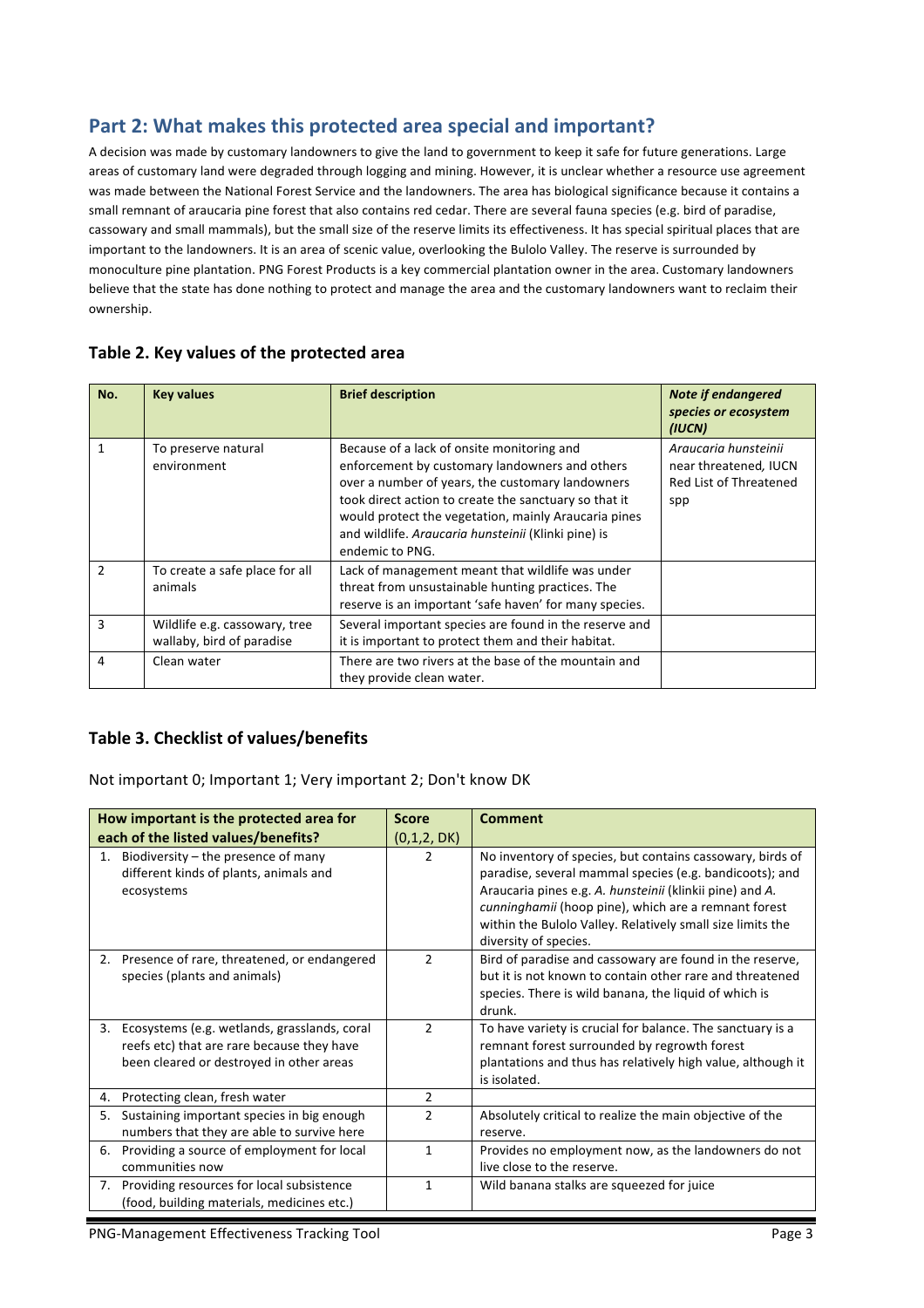| 8.<br>Providing community development                 |               |                                                              |
|-------------------------------------------------------|---------------|--------------------------------------------------------------|
| opportunities through sustainable resource            |               |                                                              |
| use                                                   |               |                                                              |
| Religious or spiritual significance (e.g. tambu<br>9. | $\mathcal{P}$ | There is a place of spiritual significance which is taboo to |
| places)                                               |               | enter.                                                       |
| 10. Plant species of high social, cultural, or        |               | Araucaria pines e.g. A. hunsteinii and A. cunninghamii.      |
| economic importance                                   |               |                                                              |
| 11. Animal species of high social, cultural, or       |               |                                                              |
| economic importance                                   |               |                                                              |
| 12. Attractive scenery                                |               | Good site to view the Bulolo Valley.                         |
| 13. Tourism now                                       |               |                                                              |
| 14. Potential value for tourism in the future         |               | There is a strong desire to attract tourists.                |
| 15. Educational and/or scientific value               |               | Important as a seed bank for Araucaria species and for       |
|                                                       |               | students to visit.                                           |
| 16. Maintaining culture and tradition on              | 2             |                                                              |
| customary land and passing this on to future          |               |                                                              |
| generations                                           |               |                                                              |

## Part 3: What are the threats to the protected area?

# **Table 4: Threats to the protected area**<br>**H** High significance threats are seriously degrading va

- High significance threats are seriously degrading values. This means they are badly damaging some value –it might be a kind of animal or plant, or your traditional gardens
- **M** Medium threats are having some negative impact they are damaging values but not so badly
- **L** Low threats are present but not seriously damaging values
- **0 N/A** where the threat is not present in the protected area or where something is happening but is not threatening the values at all

| <b>Threat type</b>                     | <b>Score</b> | <b>Notes</b>                                                            |
|----------------------------------------|--------------|-------------------------------------------------------------------------|
|                                        | (H, M, L, 0) |                                                                         |
| 1.1 Housing and settlement             | 0            |                                                                         |
| 1.1a Population increase in the        | $\mathbf{0}$ |                                                                         |
| protected area community               |              |                                                                         |
| 1.2 Commercial and industrial areas    | $\Omega$     |                                                                         |
| 1.3 Tourism and recreation             | $\mathbf{0}$ |                                                                         |
| infrastructure                         |              |                                                                         |
| 2.1 Customary land owner and           | $\Omega$     |                                                                         |
| community gardens and small crops      |              |                                                                         |
| 2.1a Drug cultivation                  | 0            |                                                                         |
| 2.1b Commercial plantations            | $\Omega$     |                                                                         |
| 2.2 Wood and pulp plantations          | $\Omega$     |                                                                         |
| 2.3 Livestock farming and grazing      | $\mathbf{0}$ |                                                                         |
| 2.4 Marine and freshwater              | $\mathbf{0}$ |                                                                         |
| aquaculture                            |              |                                                                         |
| 3.1 Oil and gas drilling               | $\mathbf{0}$ |                                                                         |
| 3.2 Mining and quarrying               | $\Omega$     |                                                                         |
| 3.3 Energy generation                  | $\mathbf 0$  |                                                                         |
| 4.1 Roads and railroads (include       | 0            |                                                                         |
| road-killed animals)                   |              |                                                                         |
| 4.2 Utility and service lines (e.g.    | $\Omega$     |                                                                         |
| electricity cables, telephone lines)   |              |                                                                         |
| 4.3 Shipping lanes                     | $\mathbf{0}$ |                                                                         |
| 4.4 Flight paths                       | $\mathbf 0$  |                                                                         |
| 5.1 Hunting, killing and collecting    | L            | Isolated cases of local people entering the reserve to hunt (e.g. birds |
| terrestrial animals (including killing |              | and small mammals).                                                     |
| of animals as a result of              |              |                                                                         |
| human/wildlife conflict)               |              |                                                                         |
| 5.2 Gathering terrestrial plants or    | $\mathsf{L}$ | Some cutting and collecting of bush materials.                          |
| plant products (non-timber)            |              |                                                                         |
| 5.3a Logging and wood harvesting       | $\Omega$     |                                                                         |
| for local/customary use                |              |                                                                         |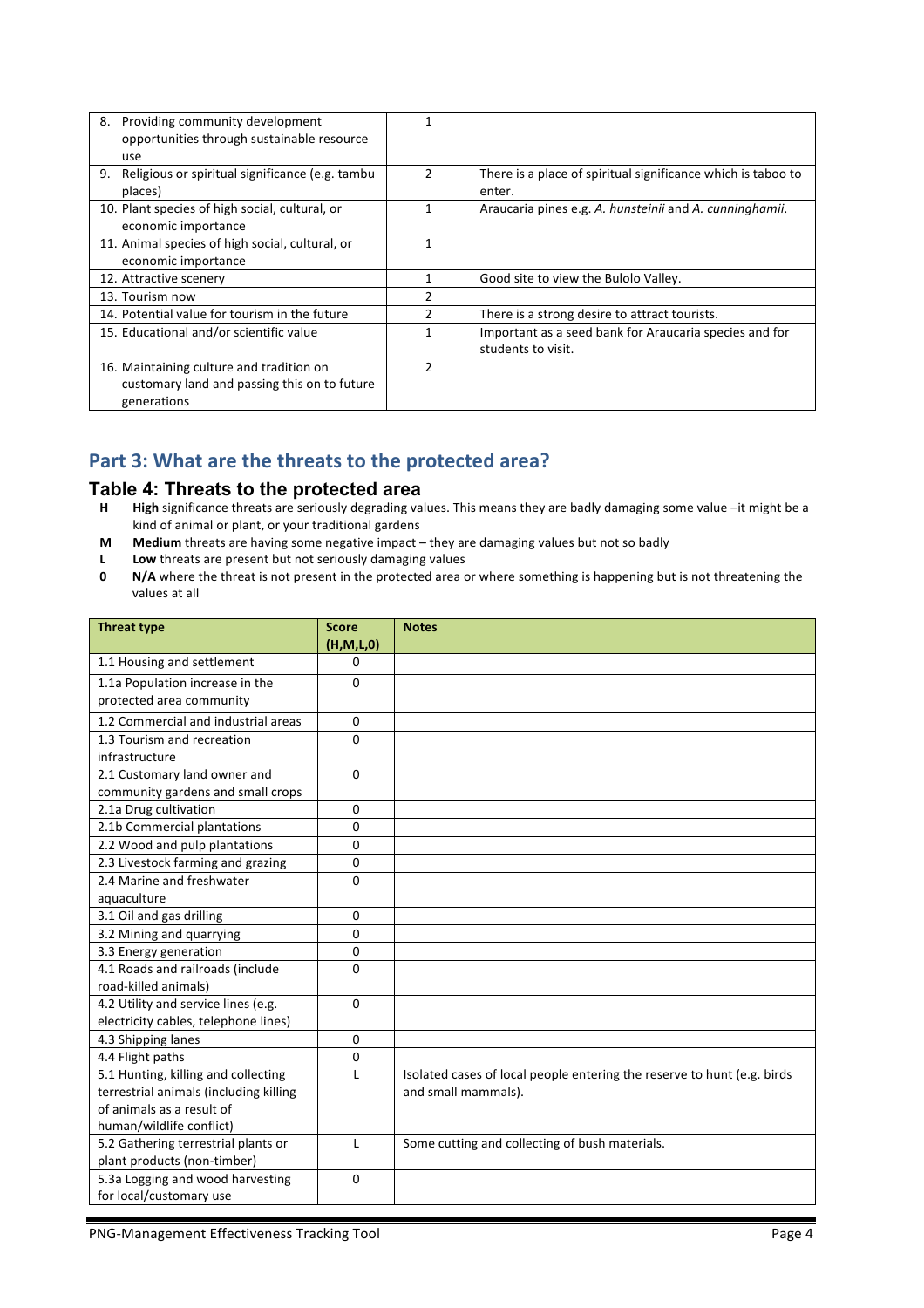| (H, M, L, 0)<br>5.3b Logging and wood harvesting -<br>0<br>commercial logging<br>5.4a Fishing, killing and harvesting<br>Fish are taken from the reserve's rivers.<br>M<br>aquatic resources for<br>local/customary use<br>5.4b Fishing, killing and harvesting<br>L<br>aquatic resources for commercial<br>use<br>6.1 Recreational activities and<br>$\Omega$<br>tourism<br>6.2 War, civil unrest and military<br>0<br>exercises<br>6.3 Research, education and other<br>$\Omega$<br>work-related activities in protected<br>areas<br>6.4 Activities of protected area<br>$\Omega$<br>managers (e.g. construction or<br>vehicle use)<br>6.5 Deliberate vandalism, destructive<br>$\Omega$<br>activities or threats to protected<br>area staff and visitors<br>7.1 Fire and fire suppression<br>$\mathsf{L}$<br>There is currently no fire, but the potential impact of fire on the<br>vegetation would be great e.g. loss of klinkii pine and hoop pine and<br>(including arson)<br>the fire may spread to surrounding plantations and cause significant<br>economic losses.<br>7.2 Dams, hydrological modification<br>0<br>and water management/use<br>7.3a Increased fragmentation within<br>0<br>protected area<br>7.3b Isolation from other natural<br>$\Omega$<br>habitat (e.g. deforestation)<br>7.3c Other 'edge effects' on park<br>$\Omega$<br>values<br>7.3d Loss of keystone species (e.g.<br>0<br>top predators, pollinators etc.)<br>8.1 Pest plants<br>L<br>Invasive tree of unknown type and origin.<br>8.1a Pest animals<br>0<br>0<br>8.1b Diseases such as fungus or<br>viruses that make native plants or<br>animals sick<br>8.2 Introduced genetic material (e.g.<br>0<br>genetically modified organisms)<br>9.1 Household sewage and urban<br>0<br>waste water<br>9.1a Sewage and waste water from<br>0<br>protected area facilities<br>9.2 Industrial, mining and military<br>$\Omega$<br>effluents<br>9.3 Agricultural and forestry<br>0<br>effluents (e.g. excess fertilizers or<br>pesticides)<br>9.4 Garbage and solid waste<br>$\pmb{0}$<br>9.5 Air-borne pollutants<br>0 |
|------------------------------------------------------------------------------------------------------------------------------------------------------------------------------------------------------------------------------------------------------------------------------------------------------------------------------------------------------------------------------------------------------------------------------------------------------------------------------------------------------------------------------------------------------------------------------------------------------------------------------------------------------------------------------------------------------------------------------------------------------------------------------------------------------------------------------------------------------------------------------------------------------------------------------------------------------------------------------------------------------------------------------------------------------------------------------------------------------------------------------------------------------------------------------------------------------------------------------------------------------------------------------------------------------------------------------------------------------------------------------------------------------------------------------------------------------------------------------------------------------------------------------------------------------------------------------------------------------------------------------------------------------------------------------------------------------------------------------------------------------------------------------------------------------------------------------------------------------------------------------------------------------------------------------------------------------------------------------------------------------------------------------------------------------------------------------------------------------|
|                                                                                                                                                                                                                                                                                                                                                                                                                                                                                                                                                                                                                                                                                                                                                                                                                                                                                                                                                                                                                                                                                                                                                                                                                                                                                                                                                                                                                                                                                                                                                                                                                                                                                                                                                                                                                                                                                                                                                                                                                                                                                                      |
|                                                                                                                                                                                                                                                                                                                                                                                                                                                                                                                                                                                                                                                                                                                                                                                                                                                                                                                                                                                                                                                                                                                                                                                                                                                                                                                                                                                                                                                                                                                                                                                                                                                                                                                                                                                                                                                                                                                                                                                                                                                                                                      |
|                                                                                                                                                                                                                                                                                                                                                                                                                                                                                                                                                                                                                                                                                                                                                                                                                                                                                                                                                                                                                                                                                                                                                                                                                                                                                                                                                                                                                                                                                                                                                                                                                                                                                                                                                                                                                                                                                                                                                                                                                                                                                                      |
|                                                                                                                                                                                                                                                                                                                                                                                                                                                                                                                                                                                                                                                                                                                                                                                                                                                                                                                                                                                                                                                                                                                                                                                                                                                                                                                                                                                                                                                                                                                                                                                                                                                                                                                                                                                                                                                                                                                                                                                                                                                                                                      |
|                                                                                                                                                                                                                                                                                                                                                                                                                                                                                                                                                                                                                                                                                                                                                                                                                                                                                                                                                                                                                                                                                                                                                                                                                                                                                                                                                                                                                                                                                                                                                                                                                                                                                                                                                                                                                                                                                                                                                                                                                                                                                                      |
|                                                                                                                                                                                                                                                                                                                                                                                                                                                                                                                                                                                                                                                                                                                                                                                                                                                                                                                                                                                                                                                                                                                                                                                                                                                                                                                                                                                                                                                                                                                                                                                                                                                                                                                                                                                                                                                                                                                                                                                                                                                                                                      |
|                                                                                                                                                                                                                                                                                                                                                                                                                                                                                                                                                                                                                                                                                                                                                                                                                                                                                                                                                                                                                                                                                                                                                                                                                                                                                                                                                                                                                                                                                                                                                                                                                                                                                                                                                                                                                                                                                                                                                                                                                                                                                                      |
|                                                                                                                                                                                                                                                                                                                                                                                                                                                                                                                                                                                                                                                                                                                                                                                                                                                                                                                                                                                                                                                                                                                                                                                                                                                                                                                                                                                                                                                                                                                                                                                                                                                                                                                                                                                                                                                                                                                                                                                                                                                                                                      |
|                                                                                                                                                                                                                                                                                                                                                                                                                                                                                                                                                                                                                                                                                                                                                                                                                                                                                                                                                                                                                                                                                                                                                                                                                                                                                                                                                                                                                                                                                                                                                                                                                                                                                                                                                                                                                                                                                                                                                                                                                                                                                                      |
|                                                                                                                                                                                                                                                                                                                                                                                                                                                                                                                                                                                                                                                                                                                                                                                                                                                                                                                                                                                                                                                                                                                                                                                                                                                                                                                                                                                                                                                                                                                                                                                                                                                                                                                                                                                                                                                                                                                                                                                                                                                                                                      |
|                                                                                                                                                                                                                                                                                                                                                                                                                                                                                                                                                                                                                                                                                                                                                                                                                                                                                                                                                                                                                                                                                                                                                                                                                                                                                                                                                                                                                                                                                                                                                                                                                                                                                                                                                                                                                                                                                                                                                                                                                                                                                                      |
|                                                                                                                                                                                                                                                                                                                                                                                                                                                                                                                                                                                                                                                                                                                                                                                                                                                                                                                                                                                                                                                                                                                                                                                                                                                                                                                                                                                                                                                                                                                                                                                                                                                                                                                                                                                                                                                                                                                                                                                                                                                                                                      |
|                                                                                                                                                                                                                                                                                                                                                                                                                                                                                                                                                                                                                                                                                                                                                                                                                                                                                                                                                                                                                                                                                                                                                                                                                                                                                                                                                                                                                                                                                                                                                                                                                                                                                                                                                                                                                                                                                                                                                                                                                                                                                                      |
|                                                                                                                                                                                                                                                                                                                                                                                                                                                                                                                                                                                                                                                                                                                                                                                                                                                                                                                                                                                                                                                                                                                                                                                                                                                                                                                                                                                                                                                                                                                                                                                                                                                                                                                                                                                                                                                                                                                                                                                                                                                                                                      |
|                                                                                                                                                                                                                                                                                                                                                                                                                                                                                                                                                                                                                                                                                                                                                                                                                                                                                                                                                                                                                                                                                                                                                                                                                                                                                                                                                                                                                                                                                                                                                                                                                                                                                                                                                                                                                                                                                                                                                                                                                                                                                                      |
|                                                                                                                                                                                                                                                                                                                                                                                                                                                                                                                                                                                                                                                                                                                                                                                                                                                                                                                                                                                                                                                                                                                                                                                                                                                                                                                                                                                                                                                                                                                                                                                                                                                                                                                                                                                                                                                                                                                                                                                                                                                                                                      |
|                                                                                                                                                                                                                                                                                                                                                                                                                                                                                                                                                                                                                                                                                                                                                                                                                                                                                                                                                                                                                                                                                                                                                                                                                                                                                                                                                                                                                                                                                                                                                                                                                                                                                                                                                                                                                                                                                                                                                                                                                                                                                                      |
|                                                                                                                                                                                                                                                                                                                                                                                                                                                                                                                                                                                                                                                                                                                                                                                                                                                                                                                                                                                                                                                                                                                                                                                                                                                                                                                                                                                                                                                                                                                                                                                                                                                                                                                                                                                                                                                                                                                                                                                                                                                                                                      |
|                                                                                                                                                                                                                                                                                                                                                                                                                                                                                                                                                                                                                                                                                                                                                                                                                                                                                                                                                                                                                                                                                                                                                                                                                                                                                                                                                                                                                                                                                                                                                                                                                                                                                                                                                                                                                                                                                                                                                                                                                                                                                                      |
|                                                                                                                                                                                                                                                                                                                                                                                                                                                                                                                                                                                                                                                                                                                                                                                                                                                                                                                                                                                                                                                                                                                                                                                                                                                                                                                                                                                                                                                                                                                                                                                                                                                                                                                                                                                                                                                                                                                                                                                                                                                                                                      |
|                                                                                                                                                                                                                                                                                                                                                                                                                                                                                                                                                                                                                                                                                                                                                                                                                                                                                                                                                                                                                                                                                                                                                                                                                                                                                                                                                                                                                                                                                                                                                                                                                                                                                                                                                                                                                                                                                                                                                                                                                                                                                                      |
|                                                                                                                                                                                                                                                                                                                                                                                                                                                                                                                                                                                                                                                                                                                                                                                                                                                                                                                                                                                                                                                                                                                                                                                                                                                                                                                                                                                                                                                                                                                                                                                                                                                                                                                                                                                                                                                                                                                                                                                                                                                                                                      |
|                                                                                                                                                                                                                                                                                                                                                                                                                                                                                                                                                                                                                                                                                                                                                                                                                                                                                                                                                                                                                                                                                                                                                                                                                                                                                                                                                                                                                                                                                                                                                                                                                                                                                                                                                                                                                                                                                                                                                                                                                                                                                                      |
|                                                                                                                                                                                                                                                                                                                                                                                                                                                                                                                                                                                                                                                                                                                                                                                                                                                                                                                                                                                                                                                                                                                                                                                                                                                                                                                                                                                                                                                                                                                                                                                                                                                                                                                                                                                                                                                                                                                                                                                                                                                                                                      |
|                                                                                                                                                                                                                                                                                                                                                                                                                                                                                                                                                                                                                                                                                                                                                                                                                                                                                                                                                                                                                                                                                                                                                                                                                                                                                                                                                                                                                                                                                                                                                                                                                                                                                                                                                                                                                                                                                                                                                                                                                                                                                                      |
|                                                                                                                                                                                                                                                                                                                                                                                                                                                                                                                                                                                                                                                                                                                                                                                                                                                                                                                                                                                                                                                                                                                                                                                                                                                                                                                                                                                                                                                                                                                                                                                                                                                                                                                                                                                                                                                                                                                                                                                                                                                                                                      |
|                                                                                                                                                                                                                                                                                                                                                                                                                                                                                                                                                                                                                                                                                                                                                                                                                                                                                                                                                                                                                                                                                                                                                                                                                                                                                                                                                                                                                                                                                                                                                                                                                                                                                                                                                                                                                                                                                                                                                                                                                                                                                                      |
|                                                                                                                                                                                                                                                                                                                                                                                                                                                                                                                                                                                                                                                                                                                                                                                                                                                                                                                                                                                                                                                                                                                                                                                                                                                                                                                                                                                                                                                                                                                                                                                                                                                                                                                                                                                                                                                                                                                                                                                                                                                                                                      |
|                                                                                                                                                                                                                                                                                                                                                                                                                                                                                                                                                                                                                                                                                                                                                                                                                                                                                                                                                                                                                                                                                                                                                                                                                                                                                                                                                                                                                                                                                                                                                                                                                                                                                                                                                                                                                                                                                                                                                                                                                                                                                                      |
|                                                                                                                                                                                                                                                                                                                                                                                                                                                                                                                                                                                                                                                                                                                                                                                                                                                                                                                                                                                                                                                                                                                                                                                                                                                                                                                                                                                                                                                                                                                                                                                                                                                                                                                                                                                                                                                                                                                                                                                                                                                                                                      |
|                                                                                                                                                                                                                                                                                                                                                                                                                                                                                                                                                                                                                                                                                                                                                                                                                                                                                                                                                                                                                                                                                                                                                                                                                                                                                                                                                                                                                                                                                                                                                                                                                                                                                                                                                                                                                                                                                                                                                                                                                                                                                                      |
|                                                                                                                                                                                                                                                                                                                                                                                                                                                                                                                                                                                                                                                                                                                                                                                                                                                                                                                                                                                                                                                                                                                                                                                                                                                                                                                                                                                                                                                                                                                                                                                                                                                                                                                                                                                                                                                                                                                                                                                                                                                                                                      |
|                                                                                                                                                                                                                                                                                                                                                                                                                                                                                                                                                                                                                                                                                                                                                                                                                                                                                                                                                                                                                                                                                                                                                                                                                                                                                                                                                                                                                                                                                                                                                                                                                                                                                                                                                                                                                                                                                                                                                                                                                                                                                                      |
|                                                                                                                                                                                                                                                                                                                                                                                                                                                                                                                                                                                                                                                                                                                                                                                                                                                                                                                                                                                                                                                                                                                                                                                                                                                                                                                                                                                                                                                                                                                                                                                                                                                                                                                                                                                                                                                                                                                                                                                                                                                                                                      |
|                                                                                                                                                                                                                                                                                                                                                                                                                                                                                                                                                                                                                                                                                                                                                                                                                                                                                                                                                                                                                                                                                                                                                                                                                                                                                                                                                                                                                                                                                                                                                                                                                                                                                                                                                                                                                                                                                                                                                                                                                                                                                                      |
|                                                                                                                                                                                                                                                                                                                                                                                                                                                                                                                                                                                                                                                                                                                                                                                                                                                                                                                                                                                                                                                                                                                                                                                                                                                                                                                                                                                                                                                                                                                                                                                                                                                                                                                                                                                                                                                                                                                                                                                                                                                                                                      |
|                                                                                                                                                                                                                                                                                                                                                                                                                                                                                                                                                                                                                                                                                                                                                                                                                                                                                                                                                                                                                                                                                                                                                                                                                                                                                                                                                                                                                                                                                                                                                                                                                                                                                                                                                                                                                                                                                                                                                                                                                                                                                                      |
|                                                                                                                                                                                                                                                                                                                                                                                                                                                                                                                                                                                                                                                                                                                                                                                                                                                                                                                                                                                                                                                                                                                                                                                                                                                                                                                                                                                                                                                                                                                                                                                                                                                                                                                                                                                                                                                                                                                                                                                                                                                                                                      |
|                                                                                                                                                                                                                                                                                                                                                                                                                                                                                                                                                                                                                                                                                                                                                                                                                                                                                                                                                                                                                                                                                                                                                                                                                                                                                                                                                                                                                                                                                                                                                                                                                                                                                                                                                                                                                                                                                                                                                                                                                                                                                                      |
|                                                                                                                                                                                                                                                                                                                                                                                                                                                                                                                                                                                                                                                                                                                                                                                                                                                                                                                                                                                                                                                                                                                                                                                                                                                                                                                                                                                                                                                                                                                                                                                                                                                                                                                                                                                                                                                                                                                                                                                                                                                                                                      |
|                                                                                                                                                                                                                                                                                                                                                                                                                                                                                                                                                                                                                                                                                                                                                                                                                                                                                                                                                                                                                                                                                                                                                                                                                                                                                                                                                                                                                                                                                                                                                                                                                                                                                                                                                                                                                                                                                                                                                                                                                                                                                                      |
|                                                                                                                                                                                                                                                                                                                                                                                                                                                                                                                                                                                                                                                                                                                                                                                                                                                                                                                                                                                                                                                                                                                                                                                                                                                                                                                                                                                                                                                                                                                                                                                                                                                                                                                                                                                                                                                                                                                                                                                                                                                                                                      |
|                                                                                                                                                                                                                                                                                                                                                                                                                                                                                                                                                                                                                                                                                                                                                                                                                                                                                                                                                                                                                                                                                                                                                                                                                                                                                                                                                                                                                                                                                                                                                                                                                                                                                                                                                                                                                                                                                                                                                                                                                                                                                                      |
|                                                                                                                                                                                                                                                                                                                                                                                                                                                                                                                                                                                                                                                                                                                                                                                                                                                                                                                                                                                                                                                                                                                                                                                                                                                                                                                                                                                                                                                                                                                                                                                                                                                                                                                                                                                                                                                                                                                                                                                                                                                                                                      |
|                                                                                                                                                                                                                                                                                                                                                                                                                                                                                                                                                                                                                                                                                                                                                                                                                                                                                                                                                                                                                                                                                                                                                                                                                                                                                                                                                                                                                                                                                                                                                                                                                                                                                                                                                                                                                                                                                                                                                                                                                                                                                                      |
|                                                                                                                                                                                                                                                                                                                                                                                                                                                                                                                                                                                                                                                                                                                                                                                                                                                                                                                                                                                                                                                                                                                                                                                                                                                                                                                                                                                                                                                                                                                                                                                                                                                                                                                                                                                                                                                                                                                                                                                                                                                                                                      |
|                                                                                                                                                                                                                                                                                                                                                                                                                                                                                                                                                                                                                                                                                                                                                                                                                                                                                                                                                                                                                                                                                                                                                                                                                                                                                                                                                                                                                                                                                                                                                                                                                                                                                                                                                                                                                                                                                                                                                                                                                                                                                                      |
|                                                                                                                                                                                                                                                                                                                                                                                                                                                                                                                                                                                                                                                                                                                                                                                                                                                                                                                                                                                                                                                                                                                                                                                                                                                                                                                                                                                                                                                                                                                                                                                                                                                                                                                                                                                                                                                                                                                                                                                                                                                                                                      |
|                                                                                                                                                                                                                                                                                                                                                                                                                                                                                                                                                                                                                                                                                                                                                                                                                                                                                                                                                                                                                                                                                                                                                                                                                                                                                                                                                                                                                                                                                                                                                                                                                                                                                                                                                                                                                                                                                                                                                                                                                                                                                                      |
|                                                                                                                                                                                                                                                                                                                                                                                                                                                                                                                                                                                                                                                                                                                                                                                                                                                                                                                                                                                                                                                                                                                                                                                                                                                                                                                                                                                                                                                                                                                                                                                                                                                                                                                                                                                                                                                                                                                                                                                                                                                                                                      |
| 9.6 Excess energy (e.g. heat<br>0                                                                                                                                                                                                                                                                                                                                                                                                                                                                                                                                                                                                                                                                                                                                                                                                                                                                                                                                                                                                                                                                                                                                                                                                                                                                                                                                                                                                                                                                                                                                                                                                                                                                                                                                                                                                                                                                                                                                                                                                                                                                    |
| pollution, lights etc.)                                                                                                                                                                                                                                                                                                                                                                                                                                                                                                                                                                                                                                                                                                                                                                                                                                                                                                                                                                                                                                                                                                                                                                                                                                                                                                                                                                                                                                                                                                                                                                                                                                                                                                                                                                                                                                                                                                                                                                                                                                                                              |
| 10.1 Volcanoes<br>$\mathbf 0$                                                                                                                                                                                                                                                                                                                                                                                                                                                                                                                                                                                                                                                                                                                                                                                                                                                                                                                                                                                                                                                                                                                                                                                                                                                                                                                                                                                                                                                                                                                                                                                                                                                                                                                                                                                                                                                                                                                                                                                                                                                                        |
| $\mathbf 0$<br>10.2 Earthquakes/Tsunamis                                                                                                                                                                                                                                                                                                                                                                                                                                                                                                                                                                                                                                                                                                                                                                                                                                                                                                                                                                                                                                                                                                                                                                                                                                                                                                                                                                                                                                                                                                                                                                                                                                                                                                                                                                                                                                                                                                                                                                                                                                                             |
|                                                                                                                                                                                                                                                                                                                                                                                                                                                                                                                                                                                                                                                                                                                                                                                                                                                                                                                                                                                                                                                                                                                                                                                                                                                                                                                                                                                                                                                                                                                                                                                                                                                                                                                                                                                                                                                                                                                                                                                                                                                                                                      |
|                                                                                                                                                                                                                                                                                                                                                                                                                                                                                                                                                                                                                                                                                                                                                                                                                                                                                                                                                                                                                                                                                                                                                                                                                                                                                                                                                                                                                                                                                                                                                                                                                                                                                                                                                                                                                                                                                                                                                                                                                                                                                                      |
| 10.3 Avalanches/Landslides<br>0<br>0                                                                                                                                                                                                                                                                                                                                                                                                                                                                                                                                                                                                                                                                                                                                                                                                                                                                                                                                                                                                                                                                                                                                                                                                                                                                                                                                                                                                                                                                                                                                                                                                                                                                                                                                                                                                                                                                                                                                                                                                                                                                 |
| 10.4 Erosion and siltation/<br>deposition (e.g. shoreline or riverbed                                                                                                                                                                                                                                                                                                                                                                                                                                                                                                                                                                                                                                                                                                                                                                                                                                                                                                                                                                                                                                                                                                                                                                                                                                                                                                                                                                                                                                                                                                                                                                                                                                                                                                                                                                                                                                                                                                                                                                                                                                |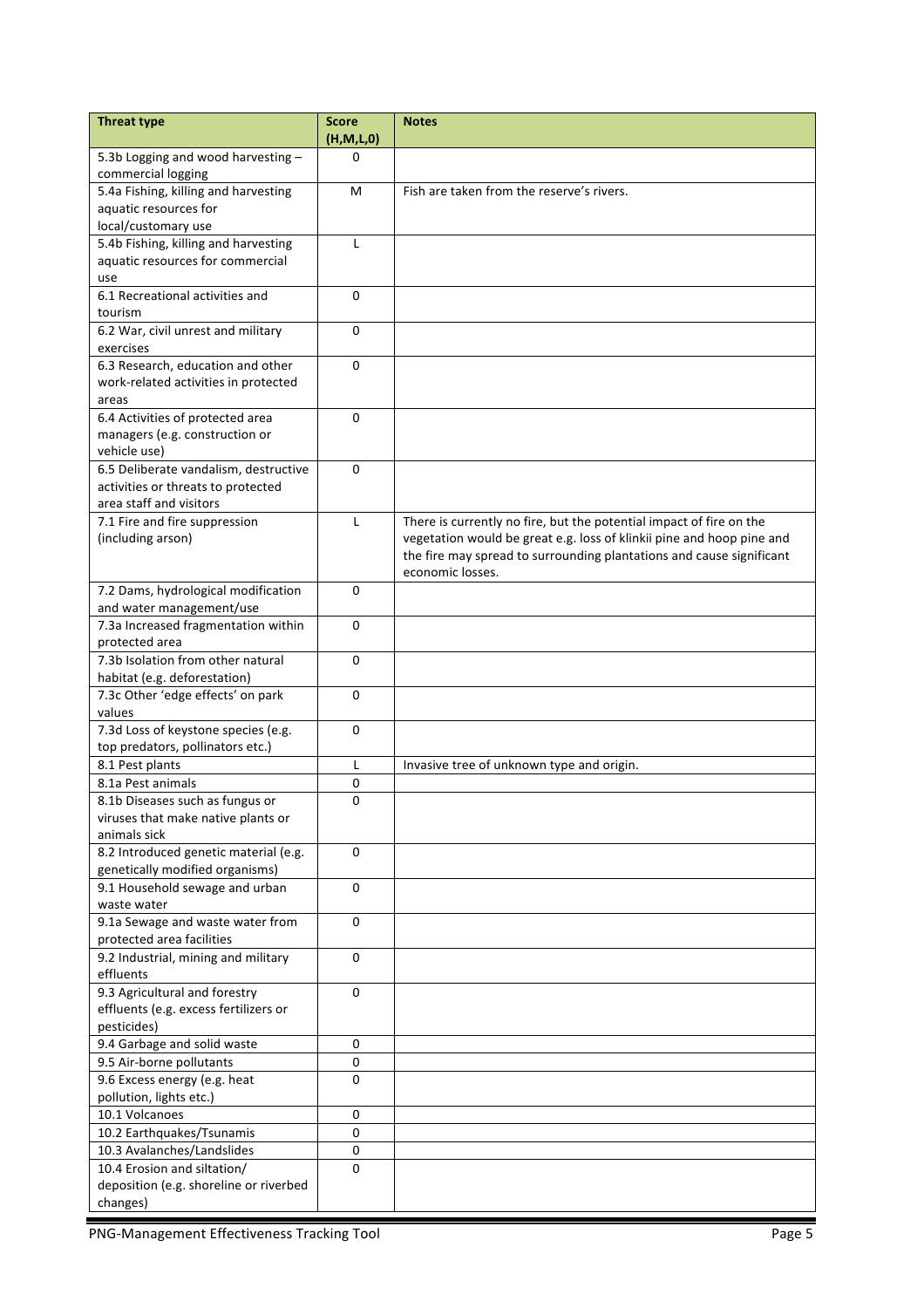| <b>Threat type</b>                       | <b>Score</b> | <b>Notes</b>                                                              |
|------------------------------------------|--------------|---------------------------------------------------------------------------|
|                                          | (H,M,L,0)    |                                                                           |
| 11.1 Habitat shifting and alteration     | 0            |                                                                           |
| 11.2 Droughts                            |              | Some species (e.g. mosses, lichens) no longer grow here due to drying     |
|                                          |              | out of the area.                                                          |
| 11.3 Temperature extremes                | 0            |                                                                           |
| 11.4 Storms and flooding                 | 0            |                                                                           |
| 11.5 Coral bleaching                     | 0            |                                                                           |
| 11.6 Intrusion by saltwater into         | $\Omega$     |                                                                           |
| gardens etc.                             |              |                                                                           |
| 11.7 Sea level rise                      | 0            |                                                                           |
| Other (please explain)                   |              |                                                                           |
| 12.1 Loss of cultural links, traditional | H            | We are losing our culture and not passing it on to our children. There is |
| knowledge and/or management              |              | less respect for our tabu places. There is a lot of influence from the    |
| practices                                |              | adjacent towns and children are not practicing their culture as much.     |
| 12.2 Natural deterioration of            | 0            |                                                                           |
| important cultural site values           |              |                                                                           |
| 12.3 Destruction of cultural heritage    |              | There is only one cave in the reserve and there has been some loss of     |
| buildings, gardens, sites etc.           |              | its values.                                                               |
| Other (please explain)                   | M            | Lightning strikes; lack of management                                     |

#### Table 5. Worst threats and ways forward

| <b>Threat</b><br>No. | <b>Threat</b><br>(Most significant first)  | Threat number or<br>name (copy no.<br>from Table 4) | Nature of the threat, impact and how to reduce the impact.                                                                                                                   |
|----------------------|--------------------------------------------|-----------------------------------------------------|------------------------------------------------------------------------------------------------------------------------------------------------------------------------------|
|                      | Lightning that strikes the<br>klinkii pine | Other                                               | Damages the trees.                                                                                                                                                           |
|                      | Lack of management                         | Other                                               | People illegally enter the reserve and take timber and hunt<br>wildlife.                                                                                                     |
| 3                    | Fire                                       | 7.1                                                 | During the dry season the land dries out. Currently people<br>don't light fires unnecessarily, but there is a possibility that<br>fires may come and destroy our vegetation. |

# **Table 6. Management effectiveness scores, comments, next steps**

| <b>Issue</b>                   | <b>Score</b><br>(0,1,2,3, NA) | <b>Comment</b>                                                                                                                             | <b>Next steps</b>                                                                                                         |
|--------------------------------|-------------------------------|--------------------------------------------------------------------------------------------------------------------------------------------|---------------------------------------------------------------------------------------------------------------------------|
| 1a. Legal status               | 3                             | Legally gazetted although the<br>history and status is unclear.                                                                            |                                                                                                                           |
| 1b. Legal status               |                               |                                                                                                                                            |                                                                                                                           |
| 2a. Protected area regulations | $\mathcal{P}$                 | One objective is stated in the<br>register i.e. to ban all activity<br>(that may be detrimental to the<br>surrounding forest plantations). | Clarify who has responsibility for<br>management of the site and what<br>the management arrangements are<br>for the site. |
| 2b. Protected area regulations |                               |                                                                                                                                            |                                                                                                                           |
| 3. Law enforcement             | 1                             |                                                                                                                                            | Ranger training at LLG and ward<br>levels.                                                                                |
| 4. Protected area objectives   | 3                             |                                                                                                                                            | Develop a Management Plan and<br>include agreed objectives. CEPA<br>needs to assist in this process.                      |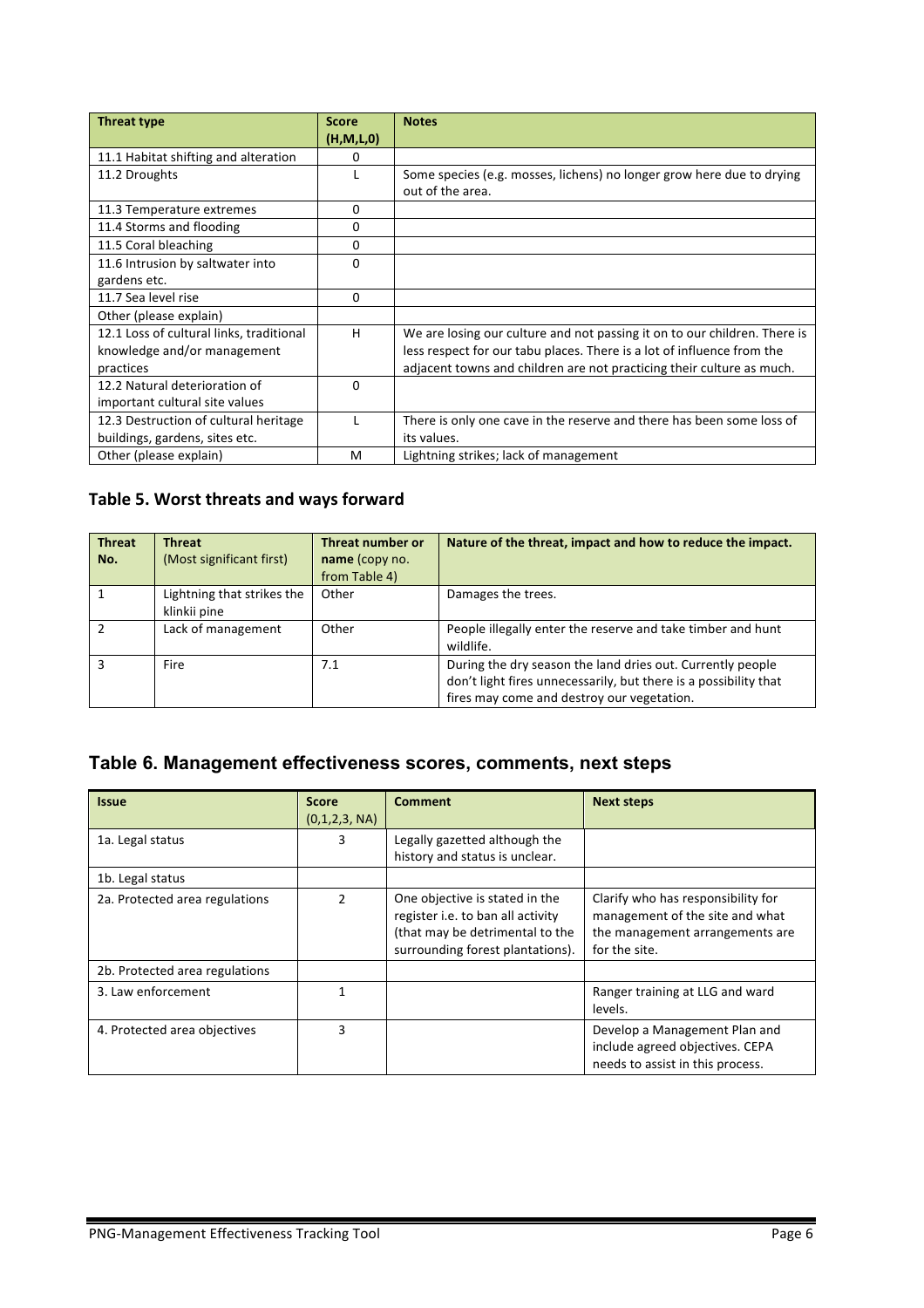| <b>Issue</b>                                          | <b>Score</b><br>(0,1,2,3, NA) | <b>Comment</b>                                                                                                                                                                                                                                                | <b>Next steps</b>                                                                                                                                        |
|-------------------------------------------------------|-------------------------------|---------------------------------------------------------------------------------------------------------------------------------------------------------------------------------------------------------------------------------------------------------------|----------------------------------------------------------------------------------------------------------------------------------------------------------|
| 5. Protected area design                              | 3                             | The reserve contains all the<br>remnant Araucaria stands<br>within the Bulolo valley forest.<br>The surrounding area is<br>plantation forest. However, it<br>has limited long-term<br>effectiveness for a range of<br>fauna species due to its small<br>size. |                                                                                                                                                          |
| 6. Protected area boundaries                          | 3                             |                                                                                                                                                                                                                                                               |                                                                                                                                                          |
| 7. Management plan                                    | 0                             |                                                                                                                                                                                                                                                               | CEPA to assist in developing a<br>Management Plan.                                                                                                       |
| 7a. Planning process                                  | 0                             | This is the first communication<br>between customary<br>landowners and CEPA.                                                                                                                                                                                  | Ensure effective communication with<br>all levels of government, especially<br>CEPA.                                                                     |
| 7b. Planning process                                  | 0                             |                                                                                                                                                                                                                                                               |                                                                                                                                                          |
| 7c. Planning process                                  | 0                             |                                                                                                                                                                                                                                                               |                                                                                                                                                          |
| 8. Regular work plan                                  | 0                             |                                                                                                                                                                                                                                                               |                                                                                                                                                          |
| 9. Resource inventory                                 | 0                             |                                                                                                                                                                                                                                                               |                                                                                                                                                          |
| 10. Protection systems                                | 0                             |                                                                                                                                                                                                                                                               |                                                                                                                                                          |
| 11. Research and monitoring                           | 0                             |                                                                                                                                                                                                                                                               |                                                                                                                                                          |
| 12. Resource management                               | 0                             |                                                                                                                                                                                                                                                               |                                                                                                                                                          |
| 13a. Staff numbers                                    | 0                             |                                                                                                                                                                                                                                                               |                                                                                                                                                          |
| 13b. Other people working on<br>the protected area    | 0                             | Previously infrastructure (e.g.<br>office and equipment) was<br>provided by the district<br>administration.                                                                                                                                                   | Customary landowners would like<br>continuing administrative and<br>practical support from all levels of<br>government.                                  |
| 14. Training and skills                               | 0                             |                                                                                                                                                                                                                                                               | CEPA to assist with training and<br>upgrading skills.                                                                                                    |
| 15. Current budget                                    | 0                             |                                                                                                                                                                                                                                                               |                                                                                                                                                          |
| 16. Security of budget                                | 0                             |                                                                                                                                                                                                                                                               |                                                                                                                                                          |
| 17. Management of budget                              | ΝA                            |                                                                                                                                                                                                                                                               |                                                                                                                                                          |
| 18. Equipment                                         | 0                             |                                                                                                                                                                                                                                                               |                                                                                                                                                          |
| 19. Maintenance of equipment                          | ΝA                            |                                                                                                                                                                                                                                                               |                                                                                                                                                          |
| 20. Education and awareness                           | 0                             |                                                                                                                                                                                                                                                               |                                                                                                                                                          |
| 21. Planning for land use or<br>marine activities     | 3                             | PNG Forests (private) and<br>Forestry (government) plant<br>and harvest the plantation<br>timber on adjacent land. There<br>appears to be a buffer zone to<br>minimize forestry impacts.                                                                      |                                                                                                                                                          |
| 22. State and commercial<br>neighbours                | 0                             | There is little cooperation<br>between the adjacent forestry<br>operations and CEPA.                                                                                                                                                                          | <b>CEPA and the Provincial Forest</b><br>authority should create a network<br>that includes the customary<br>landowners to create closer<br>cooperation. |
| 23. Indigenous people/<br><b>Customary landowners</b> | 0                             |                                                                                                                                                                                                                                                               |                                                                                                                                                          |
| 24a. Impact on communities                            | 0                             |                                                                                                                                                                                                                                                               |                                                                                                                                                          |
| 24b. Impact on communities                            | 0                             |                                                                                                                                                                                                                                                               |                                                                                                                                                          |
| 24c. Impact on communities                            | $\mathbf{1}$                  | The customary landowners<br>want to protect the area.                                                                                                                                                                                                         | A management plan is needed to<br>ensure the conservation of this area.                                                                                  |
| 25. Economic benefit                                  | 0                             |                                                                                                                                                                                                                                                               |                                                                                                                                                          |
| 26. Monitoring and evaluation                         | 1                             | Unplanned irregular visits by<br>customary landowners.                                                                                                                                                                                                        |                                                                                                                                                          |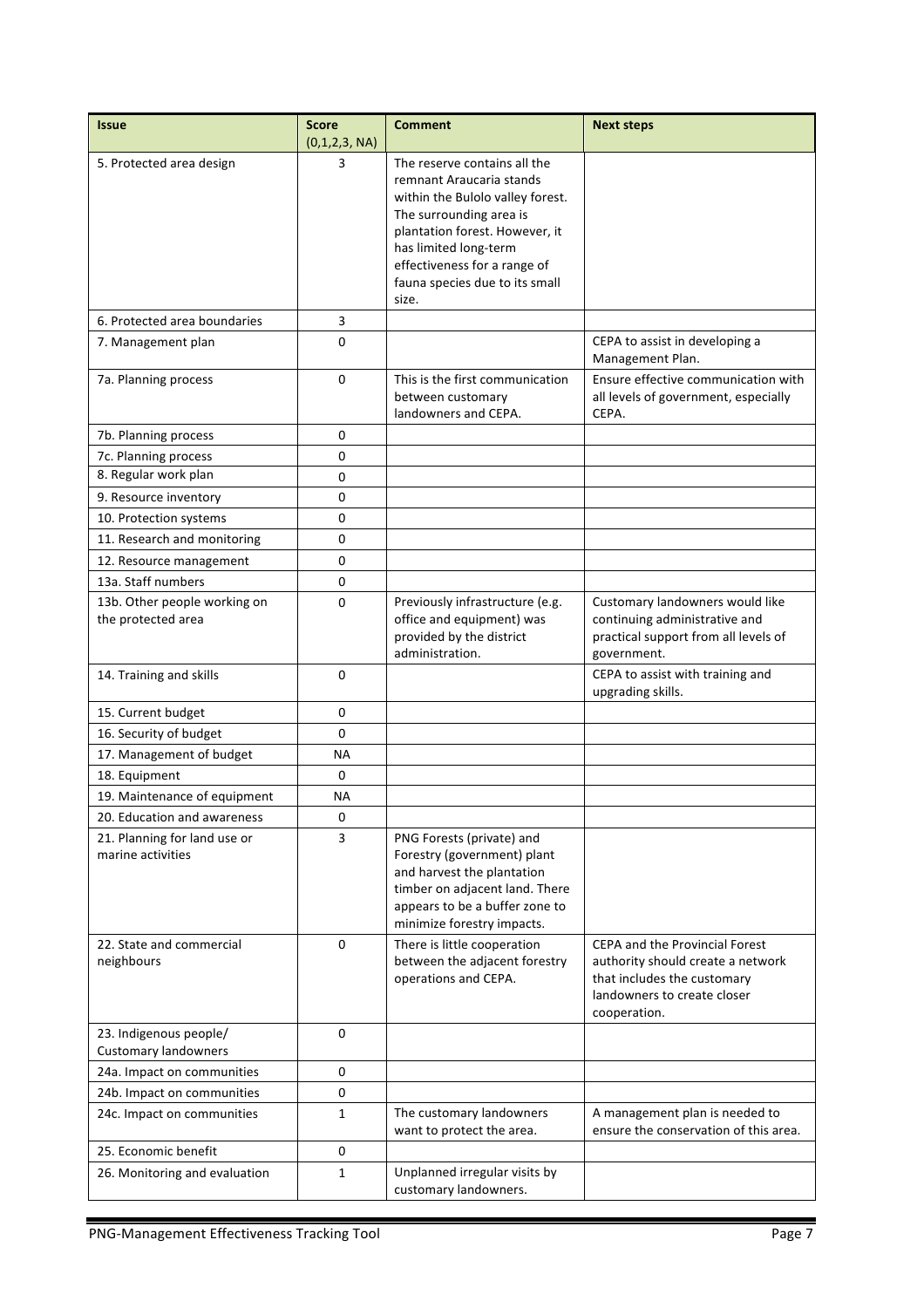| <b>Issue</b>                        | <b>Score</b><br>(0,1,2,3, NA) | <b>Comment</b>                     | <b>Next steps</b>                                                               |
|-------------------------------------|-------------------------------|------------------------------------|---------------------------------------------------------------------------------|
| 27. Visitor facilities              | 0                             |                                    |                                                                                 |
| 28. Commercial tourism<br>operators | 0                             |                                    |                                                                                 |
| 29. Fees                            | <b>NA</b>                     |                                    |                                                                                 |
| 30. Condition of values             | 3                             |                                    |                                                                                 |
| 30a.Condition of values             |                               | Based on traditional<br>knowledge. | CEPA to conduct an inventory of<br>resources to improve management<br>outcomes. |
| 30b. Condition of values            | 0                             |                                    |                                                                                 |
| 30c. Condition of values            | 0                             |                                    |                                                                                 |

# **Part 5: Condition and trends of protected area values**

#### **Table 7. Values, condition and trend**

| <b>Key value</b><br>(from Table 2)                         | <b>Condition</b><br><b>Score</b><br>(VG, G, F, P, P)<br>DK) | <b>Trend</b><br><b>Score</b><br>(I, S, D,<br>DK) | Information source and justification for Assessment and<br><b>HOW the condition can be IMPROVED</b>                           |
|------------------------------------------------------------|-------------------------------------------------------------|--------------------------------------------------|-------------------------------------------------------------------------------------------------------------------------------|
| To preserve natural<br>environment                         | G                                                           | S                                                | The condition remains good, but there are some pressures<br>from illegal entry.                                               |
| To create a safe place for<br>all animals                  | VG                                                          | S                                                | The sanctuary idea has worked in that the wildlife is<br>largely protected. The idea of a 'safe haven' has largely<br>worked. |
| Wildlife e.g. cassowary, bird<br>of paradise, tree wallaby | VG                                                          | S                                                | Cassowary numbers have not increased at the same rate<br>as other species.                                                    |
| Clean water                                                | G                                                           | S                                                | Generally good but some pollution from nearby forestry                                                                        |

#### Table 8. Recommendations and ways forward

| Enforce a 'no go' zone for non-customary | Promote a conservation ethic                        | Increase the communication between                                                        |
|------------------------------------------|-----------------------------------------------------|-------------------------------------------------------------------------------------------|
| landowners.                              | through awareness raising and<br>education program. | customary landowners and CEPA and<br>other government and non-<br>government authorities. |